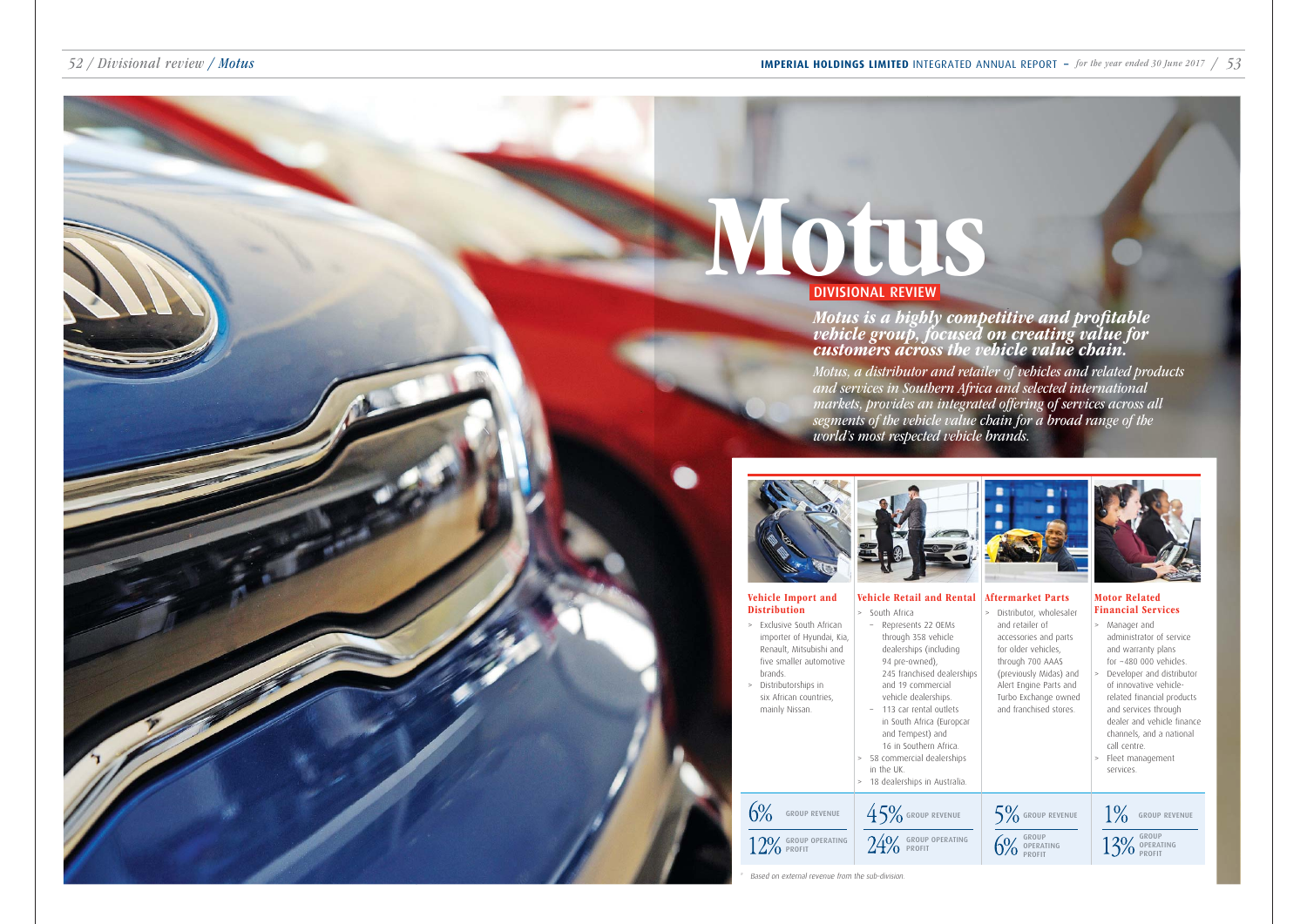| <b>Vehicle Import</b>                                                                                                                                                                                                                 | <b>Vehicle Retail</b>                                                                                                                                                                                                                                                                                                                                                                                               | Aftermarket                                                                                                                                                                                                                                                                                                                                                                                                 | Financial                                                                                                                                                                                                                                                                                                                                                                                                                                                                                                                                                                                            |
|---------------------------------------------------------------------------------------------------------------------------------------------------------------------------------------------------------------------------------------|---------------------------------------------------------------------------------------------------------------------------------------------------------------------------------------------------------------------------------------------------------------------------------------------------------------------------------------------------------------------------------------------------------------------|-------------------------------------------------------------------------------------------------------------------------------------------------------------------------------------------------------------------------------------------------------------------------------------------------------------------------------------------------------------------------------------------------------------|------------------------------------------------------------------------------------------------------------------------------------------------------------------------------------------------------------------------------------------------------------------------------------------------------------------------------------------------------------------------------------------------------------------------------------------------------------------------------------------------------------------------------------------------------------------------------------------------------|
| and Distribution                                                                                                                                                                                                                      | and Rental                                                                                                                                                                                                                                                                                                                                                                                                          | Parts                                                                                                                                                                                                                                                                                                                                                                                                       | <b>Services</b>                                                                                                                                                                                                                                                                                                                                                                                                                                                                                                                                                                                      |
| > Strong relationships<br>with original equipment<br>manufacturers (OEMs)<br>and other partners.<br>Able to add additional<br>$\geq$<br>brands to its product<br>portfolio by leveraging the<br>scale of its distribution<br>network. | Largest vehicle retailer and<br>><br>second-largest car rental<br>operator in South Africa.<br>Trusted relationships with<br>$\geq$<br>manufacturers, franchisors,<br>franchisees, customers<br>and suppliers.<br>Extensive, well-balanced<br>$\geq$<br>footprint of vehicle retail<br>operations representing<br>almost all major brands,<br>with a broad spread of<br>motor related services in<br>its portfolio. | Largest distributor in<br>><br>Southern Africa.<br>Represents all major global<br>$\geq$<br>brands, and offers a<br>comprehensive range of<br>affordable, private label<br>brands, providing<br>customers with multiple<br>parts solutions.<br>Balanced portfolio of<br>$\, >$<br>owned and franchised<br>outlets.<br>Develops parts supply<br>$\geq$<br>solutions to satisfy all<br>workshop requirements. | > Access to the dealership<br>network provides<br>significant point of sale<br>opportunities.<br>Access to market<br>$\geq$<br>intelligence through the<br>group's vehicle businesses<br>and its own data.<br>Ability to feed market<br>$\geq$<br>intelligence back into the<br>vehicles businesses,<br>enabling the division to<br>reach clients with the right<br>product at the right time.<br>Cash-generative revenue<br>$\rm{>}$<br>lines that create strong<br>annuity income streams.<br>Proven track record of<br>$\geq$<br>innovative product and<br>channel development<br>and deployment. |

# Strategy

*In January 2017, Motus was consolidated as a single division under one collaborative leadership team.*

The disposals of non-strategic businesses over the past two years have positioned Motus as a strategically coherent motor vehicle business, with sharpened strategic, managerial and customer focus. Ongoing restructuring of the division will enhance returns by improving intradivisional collaboration and efficiencies, and reducing complexity, costs and capital employed.

## OVERVIEW OF DIVISIONAL CONSOLIDATION

The restructure of Motus' enterprise architecture is aimed at achieving:

- > Agile organisational structures that enable growth opportunities.
- > Simplified reporting structures and decision-making.
- > Improved collaboration across the vehicle value chain.
- > Combined head office functions to optimise support to businesses.
- > Cohesive teams with the same vision and focus for the future.

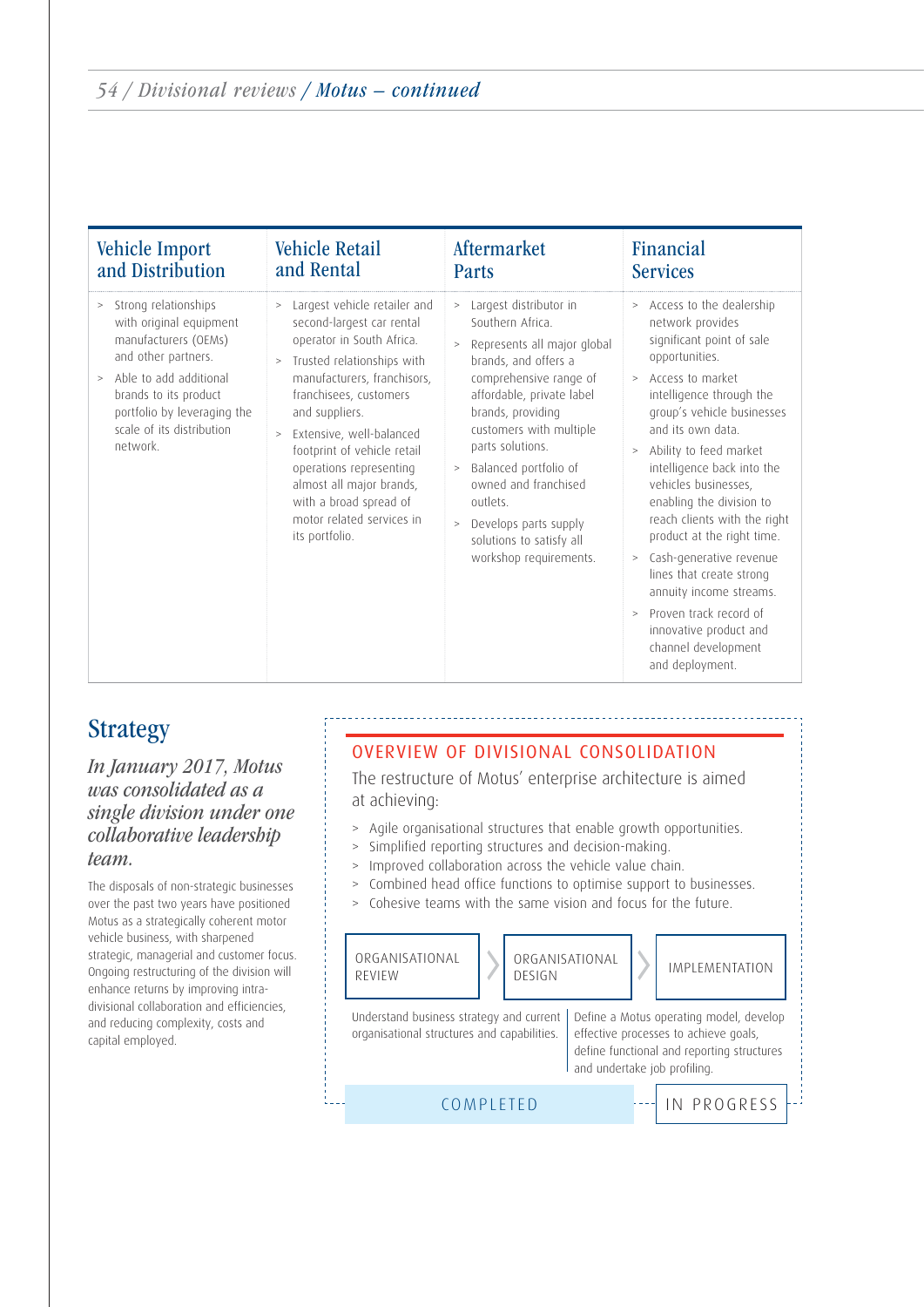#### RESPONDING TO A CHALLENGING OPERATING CONTEXT

The trends in the division's operating environment that had a direct bearing on the division's strategic development and performance in the year under review, are reflected below.

- > High market share in structurally low-growth South Africa, with new vehicle sales down 7,4%.
- > Negative consumer sentiment and constrained spending, with tighter credit approvals by banks, shifting demand to entry-level offerings and used cars.
- > Aggressive competition for market share curbing ability to raise prices.
- > New entrants to the market, including non-franchise disruptors not held to the same standards and financial services disruptors that offer value-added products and services (VAPS).
- > Rand volatility against major currencies impacting on profitability, working capital levels and pricing.
- > Increasing regulation adding cost and complexity to customer value propositions.
- > Brexit uncertainty curbing growth expectations in the UK, and Pound weakness affecting translation of results to Rand.
- > Short-to medium-term outlook for the Australian economy is positive.



Amid the significant economic headwinds, Motus is well positioned to defend its market share in South Africa and grow in selected segments of the vehicle value chain. Its participation in all aspects of vehicle ownership, use and maintenance provides the opportunity to grow the proportion of revenue and operating profit, already at 53% and 78% respectively, that is not vulnerable to vehicle sales. Its full value chain exposure also enables the division to cross-sell and leverage synergies and efficiencies across its businesses, giving further protection against cyclical pressures.

More broadly, technology-driven disruption is changing the nature of the industry. Already noticeable is the increase in buyers and sellers utilising digital platforms, although this remains limited to investigating product options. Over the longer term, advances in automotive technology, and changing attitudes to vehicle ownership, will drive the commoditisation of mobility. OEMs are moving to electric, automated and connected cars, providing dealers with a constant link to the customer. Also evident is the shift to shared vehicle ownership and greater use of pay-per-ride services. Telematics are being applied to influence driver behaviour, drive proactive customer interaction and vehicle maintenance, and inform research anddevelopment.

These trends will disrupt the current dealership model and the importance of VAPS is likely to decline in favour of the overall customer mobility experience and services offered. The pace at which these changes filter into the division's current markets will depend largely on OEMs, especially in respect of changes to the dealership model.

The division is well positioned, in its scale and scope, expertise and relationships, to anticipate the changes and respond with the necessary innovations. Specifically, its strong relationships with OEMs will support its ability to respond quickly to their changing requirements. Furthermore, the financial services business has a proven track record in improving customer engagement through innovative channel and product development, underpinned by its data analytics capabilities. It has the skillsets and the strategic partnerships to access the latest thinking and to respond effectively with a continually evolving and differentiated mobility experience for its customers.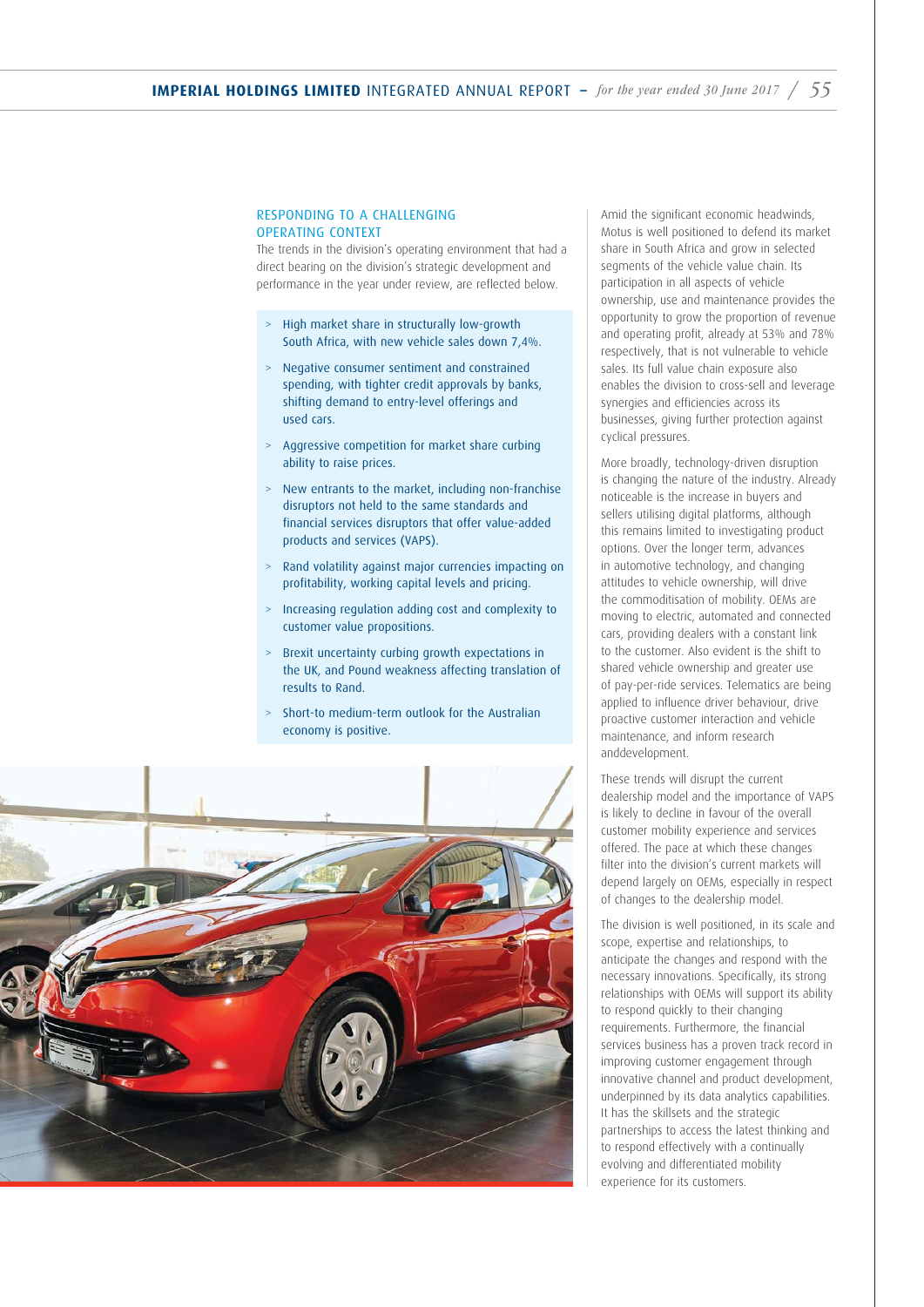The desirability of its brands, its ability to leverage its scale to create value for customers, and its efforts to ensure excellent customer experiences and quality products, including the development of innovative VAPS, will underpin the growth and retention of its customer base. A collaborative customer engagement strategy is being developed to deliver an integrated and differentiated customer experience across the importer, dealer and financial services businesses. This is being supported by enhancing the data management strategy, and aims to deepen customer loyalty.

Strong and longstanding relationships with OEMs, and its ability to negotiate preferential pricing, supports the division's value proposition to customers. In turn, Motus offers OEMs the best route-to-market through high-quality marketing, high levels of customer satisfaction and strategically located dealerships. While OEMs impose sales, service and parts targets, meeting them provides the opportunity to earn higher variable margins.

OBJECTIVE: Secure growth and returns through deep direct relationships with leading OEMs, optimal distribution techniques, creative marketing, new dealership and client interface models, shared support facilities and loyalty engendering financial services.

In line with the escalating activity in the pre-owned market, the division expects to capture a large share of this market through its dealerships in South Africa, and more focus will be placed on pre-owned vehicle volumes in the UK. The business will drive growth in car rental volumes both in South Africa and the SADC regions with the specific objective to grow public sector business.

# IN THE NEXT THREE YEARS TO SUCK THAT THE NEW YOUR SERVERT AND WITH THE NEW YOUR MOTUS' IN THE WAT ALLOWS THE MOTUS' IN THE NEXT THREE YEARS TO DESCRIPT THE MANY AND TO SUCK AND THE NEW YOUR MOTOR MOTUS' IN THE NEXT THREE Y asset portfolio by disposing of or rationalising underperforming businesses, dealerships and brands, and by acquiring and rapidly integrating like businesses and assets that can be enhanced by Motus' capabilities

The division's focus on reducing capital intensity and costs continues, with ROIC introduced as a key performance indicator for senior management. Functions are being combined where it makes sense to do so, with a centralised warehouse and procurement initiative underway. The aim is to shorten the inventory cycle between



acquisition and sale through more efficient distribution of new, pre-owned and car rental vehicles and parts. The capital structures of all dealerships are being reviewed, and a sustainable dealership model for the future is under consideration. Attention is being given to improving cost structures, exiting non-strategic dealerships and aligning headcount and labour rates to industry benchmarks.

Currency risk is a material factor for the division, especially the impact of Rand volatility on profitability and working capital levels. This was illustrated as Rand volatility coupled with the slowdown in sales resulted in excess forward cover at uncompetitive rates within the importer business, and lower converted profits from foreign operations. The division continues to manage working capital tightly, particularly for new vehicles and parts, by ensuring realistic OEM expectations of volume and management of inventory levels relative to demand.

*For more information on how we manage currency risk, see our full material issues online. For comprehensive information on the* 

*division's sustainability performance and related initiatives refer to the SDR: Motus review.*

# HOW MOTUS WILL COMPETE AND WIN



Recent corporate action is set out below:

### **Acquisitions**

Unbundled and retain business from Regent the disposal of Regent Short Term completed The VAPS business pro for growth as it is fully

The remaining 10% m in AAAS (previously M during the year for R87

75% of SWT Group, ba which operates 16 dea was acquired after year AUS\$ 24,2 million (R25

100% of Pentagon Mo operates 21 prime reta the UK, was acquired £28 million (R493 mill

|                                                                                                                    | Disposals and closures                                                   |
|--------------------------------------------------------------------------------------------------------------------|--------------------------------------------------------------------------|
| ed the VAPS<br>, excluding it from<br>t Life and Regent<br>during the year.<br>vides a foundation<br>y integrated. | C2 Group, comprising 21 legal entities,<br>was sold on 1 September 2016. |
| inority holding<br>lidas) was acquired<br>7,5 million.                                                             | Jurgens and Prestige Safari were sold in<br>February 2017.               |
| ised in Australia,<br>alerships,<br>ar end for<br>54 million).                                                     | Sale and leaseback property transactions.                                |
| otor Holdings, which<br>ail dealerships in<br>after year end for<br>lion).                                         | 15 non-strategic or underperforming<br>dealerships were closed.          |

Given the limited scope for organic growth in the domestic market, and the largely unregulated pre-owned vehicle imports into sub-Saharan Africa, acquisitive growth will be mostly beyond the continent. Motus will continue to assess acquisitive opportunities to enhance and leverage the current dealership network in existing geographies. In aftermarket parts, there is scope to acquire businesses to expand its footprint in Africa and sourcing businesses in the East are being explored. These will shorten the supply chain of importing these products resulting in cost savings



To grow annuity income and hedge against the business's dependence on new car sales and market fluctuations, the financial services business is a key growth area. LiquidCapital's direct sales channel, MotorHappy, has successfully strengthened its position in the direct-to-consumer market, providing a single point of contact for customers for all the division's offerings. In anticipation of a shift in buying behaviour from new to lower-cost and pre-owned vehicles, LiquidCapital is developing products that specifically address the needs of this market.

A new fleet management business, 58 Fleet (Pty) Ltd, is expected to grow strongly based on its innovative management system which includes securing a strategic 51% BBBEE partner. The financial services business will drive innovation across the vehicles businesses, specifically by leveraging data to enhance the customer mobility experience. The business is investing in innovative solutions such as virtual showrooms, virtual finance and insurance products and loyalty programmes, with the potential of expanding these platforms into the division's international operations over time.

Similarly, the division has plans to strengthen its position in aftersales parts and services. With the car parc of the importer brands at some 1,2 million vehicles, and growing, capturing a greater share of after-market activity, supported by targeted VAPS focused on older vehicles, provides opportunity for growth.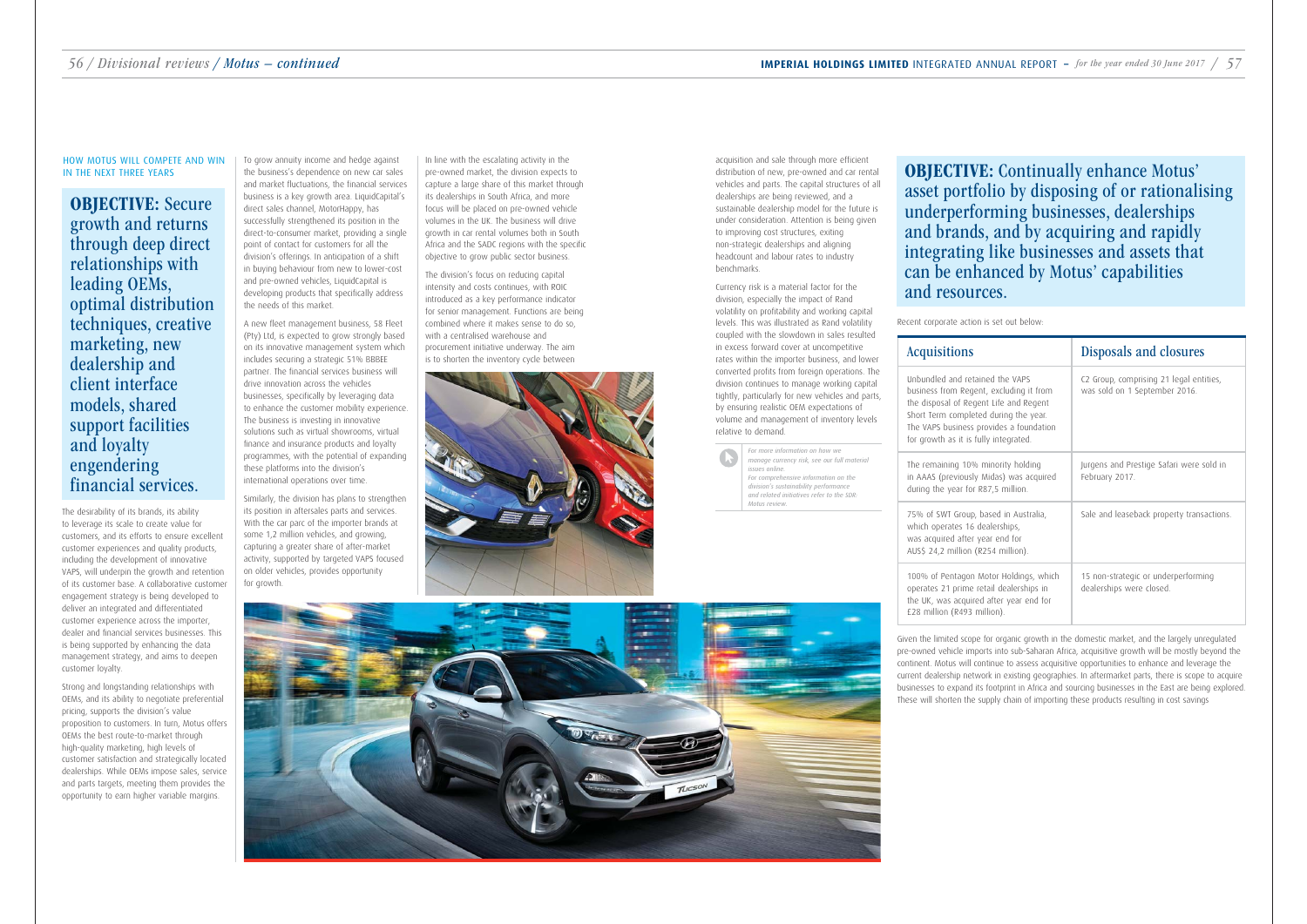OBJECTIVE: Seek greater alignment with our customer base in South Africa by investing in the development of previously disadvantaged managers and entrepreneurs in our vehicle distribution, rental, retailing, aftermarket parts and financial services businesses.

Accelerating the transformation of the local business, according to the revised BBBEE Codes, is a strategic imperative. A project to review best practices in employment equity and to understand the barriers to it is underway. Diversity training workshops, to create an inclusive culture, are being held across the division.

Revised recruitment policies and plans to source skilled and experienced black candidates are being put in place, with investment in apprenticeships, learnerships and sales cadet programmes for unemployed black youth and graduate development programmes aimed at building a pipeline of skilled black employees. Specific targets have been set, and the progression of black people into senior roles determines a portion of the incentives for senior management

OBJECTIVE: Drive competitive advantage, operational excellence and sustainability through improved people management, systems renewal and standardisation.

With the new management structure in place, focus has shifted to improving people management practices and processes, including talent management, core data, human capital and payroll technology, and enterprise architecture. The division is investing in technology to improve its human capital data, the basis for improved human capital practices. During the year, a new human capital and payroll system was evaluated and selected, with full implementation expected in the next 18 to 24 months.

Succession plans are in place for key roles and the talent programme identifies individuals with the potential to progress into more senior leadership roles. The Imperial Technical Training Academy provides training on workshop servicing and is recognised as the largest and leading provider of automotive technical trades training in South Africa. The academy currently has 1 103 apprentices and learnership candidates, of which 70% are black.

Enhancing the customer experience and improving business efficiency through new technology is a key focus for the division, including the further expansion of its electronic sales platform and dealership management system, alongside ongoing projects to upgrade or replace legacy systems. These objectives are the responsibility of the newly appointed chief information officer, together with formalising the structure and reporting requirements of the IT function. A cybersecurity strategy and an information security charter are being developed and assessments in this respect are underway, to ensure compliance with ISO 27001.

# **Performance**

Revenue and profit for Motus declined by 3% due to a slowing vehicle market and higher cost of inventory in the Vehicle Import and Distribution sub-division in the first half, partly offset by a strong performance from the Financial Services Sub-division. National vehicle sales in South Africa contracted by 7% during the year. The Motus passenger and light commercial vehicle businesses, including the UK and Australia, retailed 113 074 (2016: 118 787) new and 70 158 (2016: 69 637) pre-owned vehicles during the year.

The strengthening of the Rand against the Pound (20% on average) and Australian Dollar (3% on average) reduced the Rand denominated results of the UK and Australian businesses, which increased revenue by 12% and 11% and operating profit by 14% and 22% respectively in local currencies. Excluding acquisitions and disposals in the current and prior year, revenue and operating profit increased by 2% and 3% respectively.

During the year, a foreign exchange loss of R388 million was realised. This related to the unwinding of uneconomical and excessive forward cover, mainly in Renault, caused by a volatile Rand exchange rate, excessive ordering in a slowing market and delayed model launches. The group's foreign exchange controls and policies were reviewed and remain unchanged, but the group's oversight of their application was subsequently strengthened. Imperial's current policy is to cover forward up to seven months on a rolling basis, depending on the brand of vehicle.

Net capital expenditure of R2,2 billion was incurred during the year (2016: R2,1 billion) largely on vehicles for hire.

The Regent transaction was concluded on 26 June 2017. The consequent acquisition of the VAPS business by the Financial Services sub-division has enhanced its ability to provide Motus customers with a wide range of innovative products that will engender client satisfaction, loyalty and annuity income.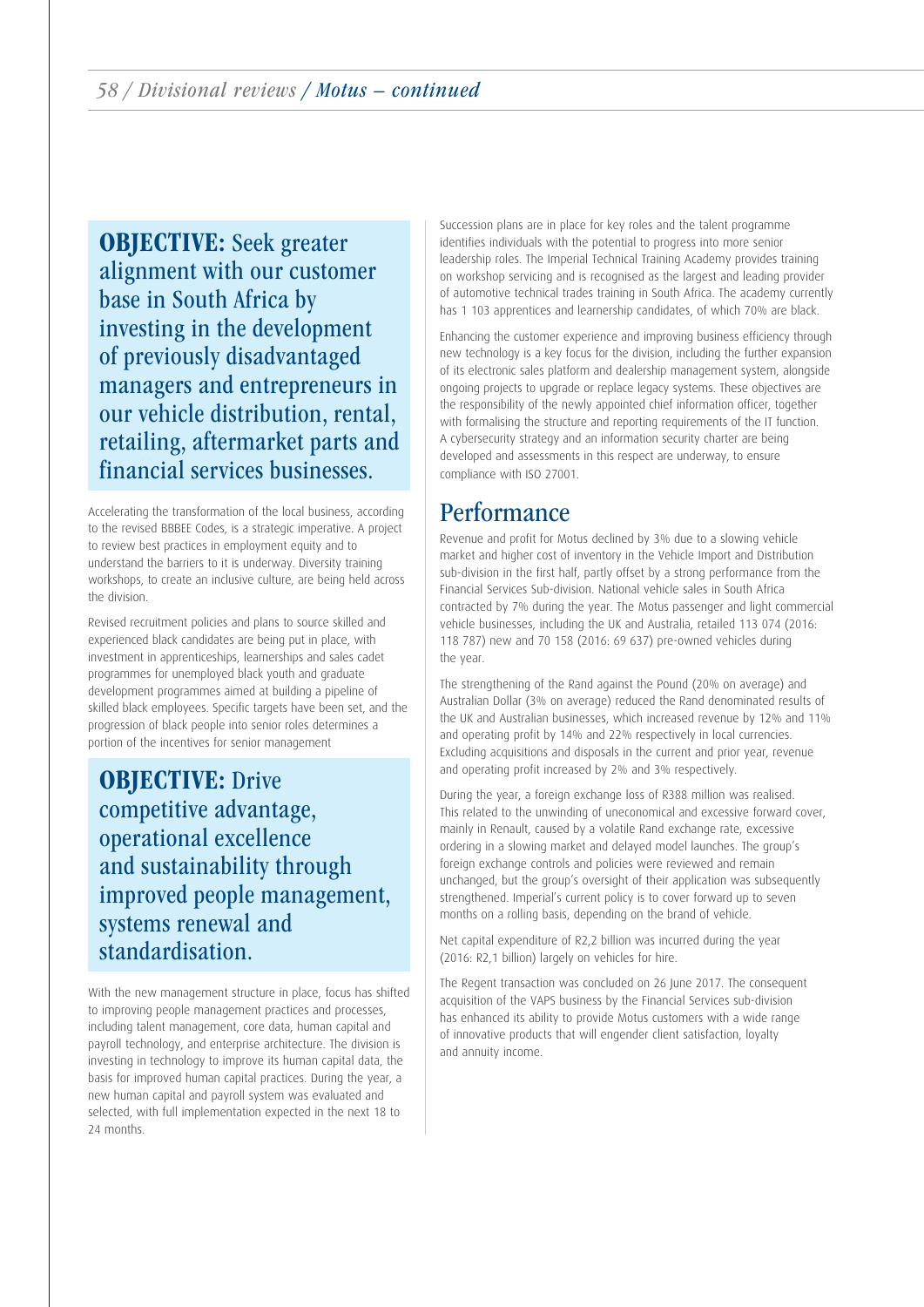**IMPERIAL HOLDINGS LIMITED** INTEGRATED ANNUAL REPORT – for the year ended 30 June 2017 / 59



# Key financial indicators

|                                                 | <b>REVENUE</b> |          |               | <b>OPERATING PROFIT</b><br><b>OPERATING MARGIN</b> |         |               | <b>RETURN ON</b><br><b>INVESTED CAPITAL</b> |             | <b>WEIGHTED AVERAGE</b><br><b>COST OF CAPITAL</b> |             |             |             |
|-------------------------------------------------|----------------|----------|---------------|----------------------------------------------------|---------|---------------|---------------------------------------------|-------------|---------------------------------------------------|-------------|-------------|-------------|
| <b>R</b> million                                | 2017           | 2016     | 0/0<br>change | 2017                                               | 2016    | 0/0<br>change | 2017<br>0/0                                 | 2016<br>0/0 | 2017<br>0/0                                       | 2016<br>0/0 | 2017<br>0/0 | 2016<br>0/0 |
| Vehicle Import<br>and Distribution              | 18 157         | 18 307   | (1)           | 728                                                | 913     | 20            | 4,0                                         | 5,0         |                                                   |             |             |             |
| Vehicle Retail<br>and Rental                    | 55 633         | 55 132   | 1             | 1 4 7 8                                            | 1 4 2 6 | 4             | 2,7                                         | 2,6         |                                                   |             |             |             |
| Aftermarket<br>Parts                            | 6 1 5 3        | 5 8 2 4  | 6             | 406                                                | 382     | 6             | 6,6                                         | 6,6         |                                                   |             |             |             |
| Motor Related<br>Financial<br>Services          | 2 0 3 6        | 1837     | 11            | 833                                                | 725     | 15            | $40,9^{*}$                                  | $39,5*$     |                                                   |             |             |             |
| Businesses held<br>for sale and<br>eliminations | (15 439)       | (12 621) |               | (135)                                              | (44)    |               |                                             |             |                                                   |             |             |             |
| <b>Total</b>                                    | 66 540         | 68 479   | (3)           | 3 3 1 0                                            | 3 4 0 2 | (3)           | 5,0                                         | 5,0         | 11,8                                              | 12,2        | 10,1        | 10,2        |

\* The operating margin for Financial Services reflects various business ventures that yield operating profits without any associated revenues. Note: Since the publication of the H1 2017 results there have been minor adjustments to the sub-divisions of Motus, requiring the segmental report to be amended and the reported H1 2017 numbers to be restated as above. These changes comprise reallocations of: appropriate eliminations to Motus out of group head office and eliminations; the transfer of the African distributorship operations from the Vehicle Retail and Rental sub-division to the Vehicle Import and Distribution sub-division; and the transfer of Beekmans from the Vehicle Import and Distribution sub-division to the Aftermarket Parts sub-division. The above numbers are also adjusted to include the VAPS business in Financial Services. The restated segment report for December 2015 and December 2016 is available on the company's website www.imperial.co.za.

Key non-financial indicators Total scope  $1 & 2 & CO<sub>2</sub>$ emissions: 147 693 TONNES (2016: 161 992 TONNES)

Road fuel usage 26 169 KILOLITRES (2016: 26 703 KILOLITRES)



Total number of employees 17 523 (2016: 19 436)

# Outlook

Motus is expected to grow revenues and operating profit from continuing operations in the year to June 2018.

*Refer to the CEO's report on page 21 for more detail.*

hours: 71 HOURS PER EMPLOYEE, INCLUDING APPRENTICE TRAINING HOURS

Number of training

| SDR online. |  |
|-------------|--|
|             |  |